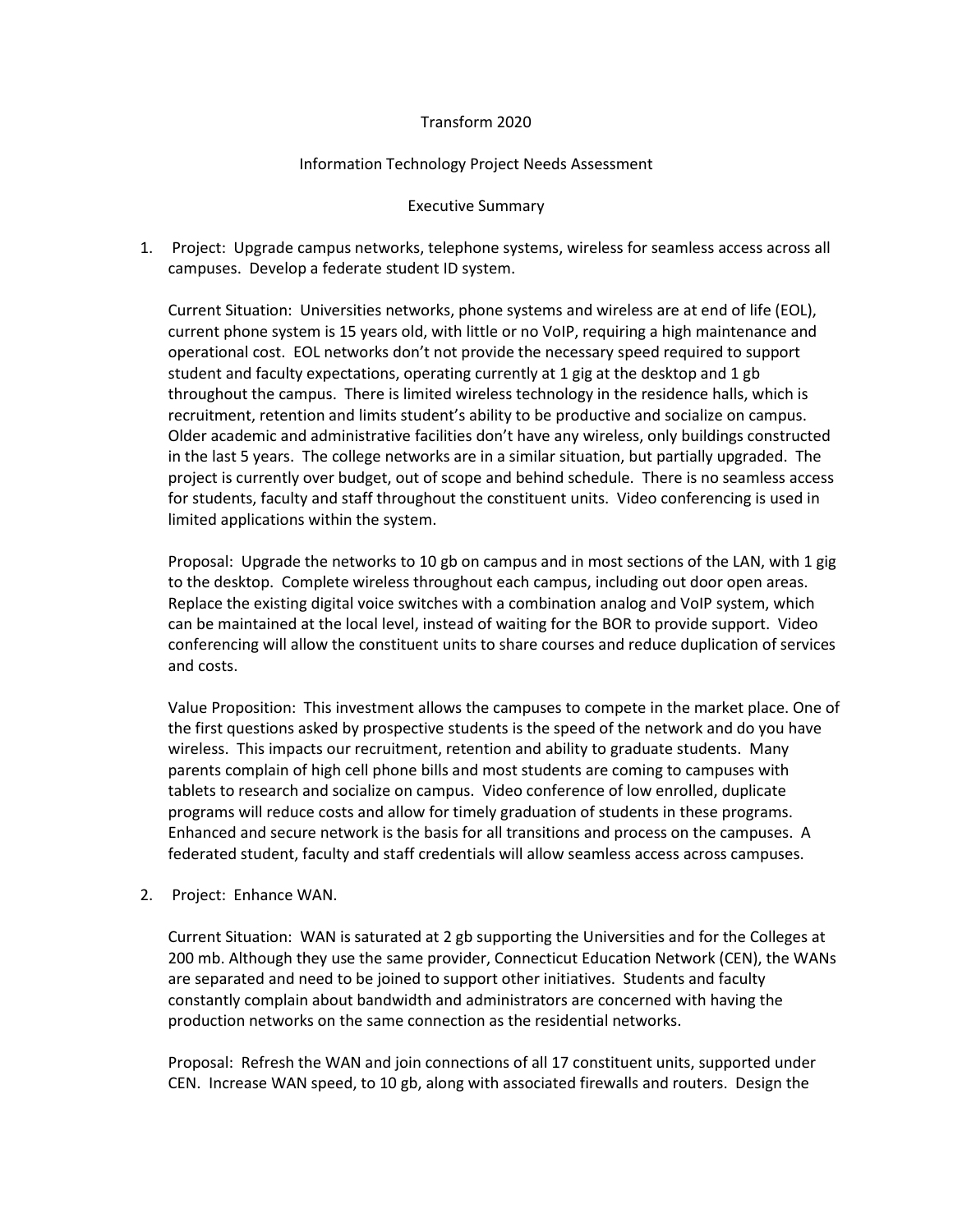WAN to support specific administrative functions as encrypted transactions. This proposal allows and supports a new Disaster Recovery Strategy.

Value Proposition: Lays the ground work for DR strategy and federated student ID, provides faster Internet transactions to a client population living on the Internet. This initiative sets up redundant and separate connections to residential and production networks.

3. Project: Leverage New WAN for DR Strategy.

Current Situation: Most campuses do not have a solid, industry standard backup strategy. Ideally, each campus would leverage the WAN to have redundant data centers for critical applications. Presently, the CCC enterprise data center is a single point of failure, which would cripple the BOR and CCC operations. The increase speed of the WAN and connectivity to all 17 constituent units, allows for strategic applications to be redundant at sister institution.

Proposal: Eliminate the current Exagrid solution and leverage the new WAN to provide redundant services for critical applications that are a single point of failure.

Value Proposition: Creates a fast, secure and redundant DR function at sister institutions leverage the WAN and eliminates single points of failure for critical applications that would damage the CSCU financial reputation and public image.

4. Project: Single/Automated Admissions and Financial Aid Process.

Current Situation: Goal is to allow for a single admissions process and to streamline financial aid processing. Currently, these processes are manual or semi-automated with substantial staff support. Moving to a digital and automate process that integrates with Banner and the Common App would allow staff currently assigned to these labor intensive position to be reallocated to other student support functions. These are repeated at each campus in some form or fashion.

Proposal: Leverage new technology in the market place and cloud services to eliminate manual intervention regarding admissions and financial aid. Cloud services allow you to centrally process admissions material and once accepted financial aid packages through a portal. The cloud services processes the material, digitizes items in paper form and places them in Banner through a secure feed, eliminate most and in the case of admissions all BOR staff interactions.

Value Proposition: Automates a manual transaction and streamlines functionality in a single process. Allows staff to be reassigned or eliminates the need for additional staff to support a manual process. Possibly allows campuses to eliminate maintenance contracts with Banner Xtender software and dramatically reduces processing time allow faster transactions in both strategic functions (admi9ssions and financial aid).

5. Project: Establish a new chart of accounts and consolidation of Banner Finance.

Current Situation: Separate chart of accounts exit for constituent units, on 8 individual ERP Financial applications. This limits the BOR CFOs insight into financial operations and makes reporting impossible.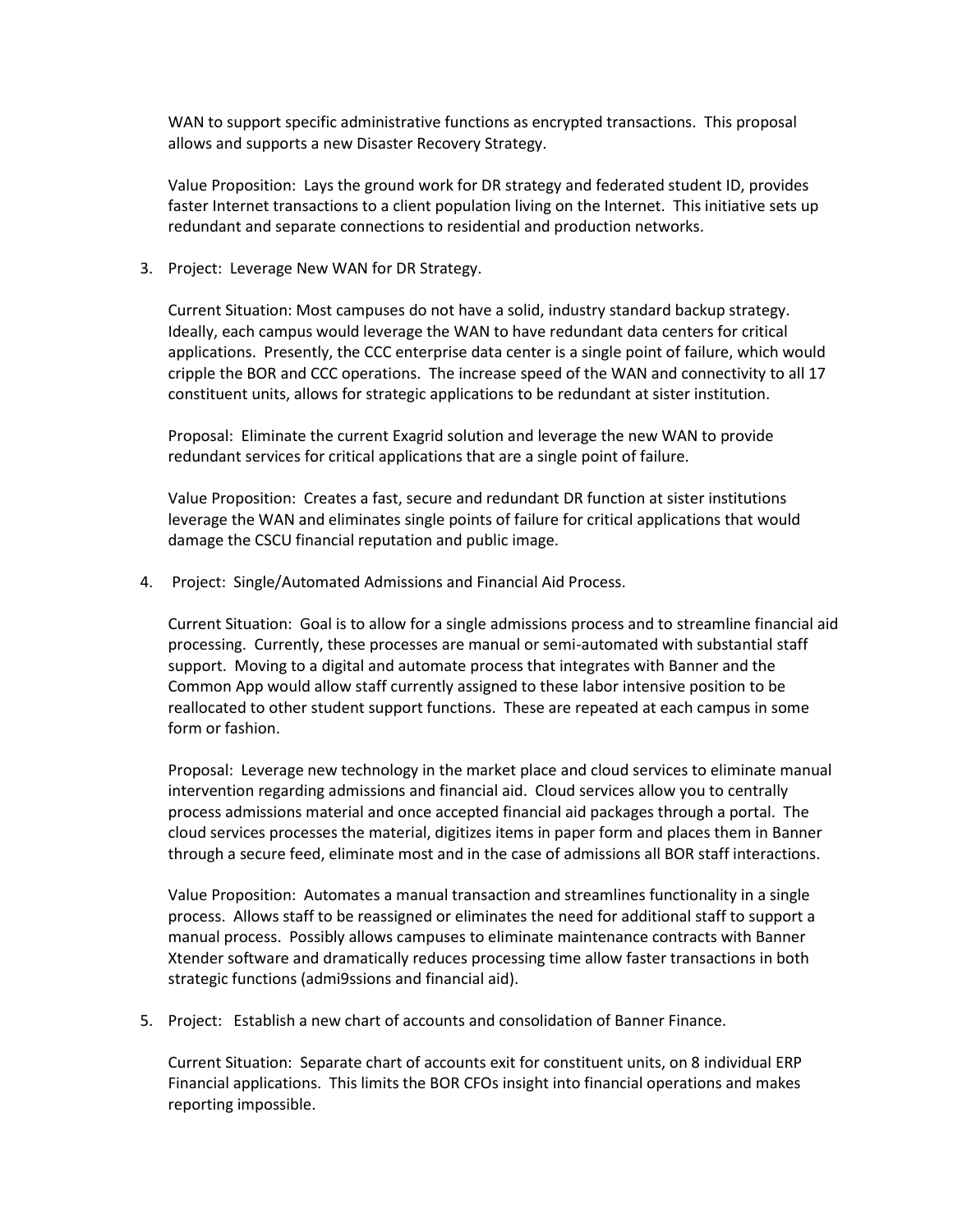Proposal: Through a collaborative committee of CFOs and Deans of Admission, develop a new chart of accounts. Using the CCC Banner Financial Module, which is a multi-tenant single instance application, add an additional college to the tenant list called CSU and roll the required chart of account information from the 4 CSU schools to the new instances of CSU in the CCC Banner Finance Module. The same process would be done for the Charter Oak. Create an additional instance call the BOR and roll all the financial data up to this entity. Take the old BOR Banner Financial instance off line.

Value Proposition: Lays the ground work for possible future transition to a cloud based ERP and possible single ERP instance, while providing a functional look a financials in a single instance. This initiative allows for reporting and data mining, which currently doesn't exist.

6. Project: Cloud Based ERP

Current Situation: The ERP suite is located in 7 separate instances in 7 locations, with some form of redundancy. This requires layers of server administrators and applications support to operate the suite. Moving to the cloud allows for these staff to continue providing some level of support to the suite and additional support to other administrative computing areas reduces risk and ensures availability.

Proposal: Once the centers of excellence are established and staff are aligned accordingly, the chart of accounts with the move to the CCC Banner Financials is completed and the contract is nearing the 2017 end of terms begin an RFP process in 2016 to move to a cloud based ERP suite. The scope of work for the RFP and the response will determine if the application will be a single suite for the BOR constituent units or multi suite.

Value Proposition: Eliminates single points of failure, reduces risk, provides timely end of contract transition and cuts capital cost for number hardware platforms. Allows for the possible re-deployment of staff resources to support other administrative functions.

7. Project: Further Enhancement of Smart Classrooms

Current Situation: The initial 26.2m in base funding will establish the floor for classroom technology and allow for low enrolled classes to be taught at multiple locations. The next level of investment will ensure full spectrum classroom technology is available in most lecture venue, allowing for video documentation of lectures to be available to students from a cloud based application on demand to their tablets from any location. This will enhance learning and review of materials, increase recruitment, retention and graduation rates. Currently, this capability doesn't exist on the campuses.

Proposal: Equip a majority of classrooms with media equipment to capture lectures to be used by students during the semester to review and enhance learning outcomes. Lectures would be available through a cloud services, on demand during the course of the semester.

Value Proposition: Increased recruitment, retention and graduation rates, leveraging low enrolled programs and on demand access.

8. Project: Combined Library Databases.